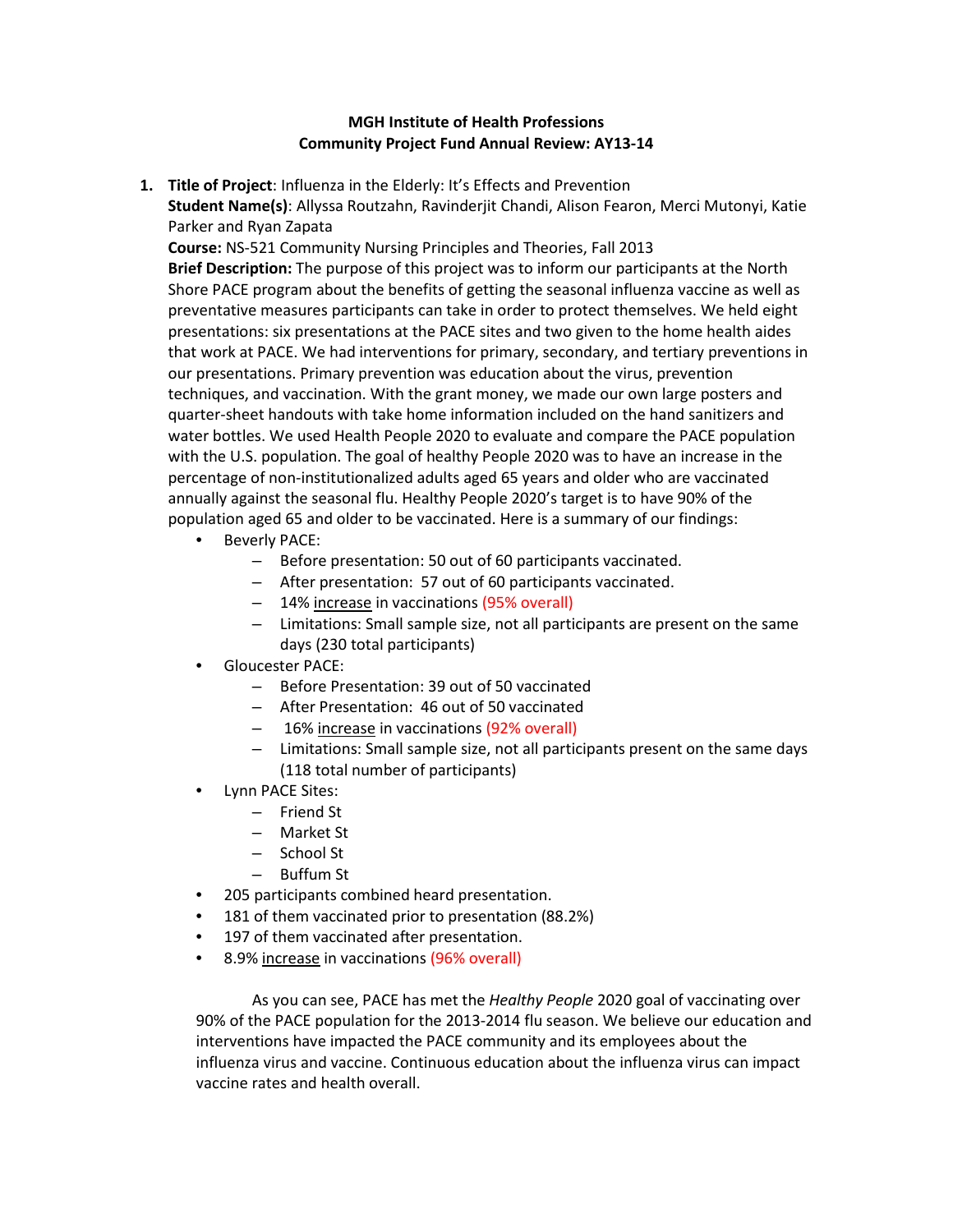**2. Title of Project**: Community of Concern: Norwell/Hingham NVNA and Hospice Clientele: Preventing COPD/Asthma rehospitalization through the correct use of inhaler, nebulizers and respiratory medications.

**Student Name(s)**: Mary Temesta, Fiordalia Ramos, Laura Rosario, Benjamin Grosberg, Larissa Basque

**Course:** NS-521 Community Nursing Principles and Theories, Fall 2013 **Brief Description:** The purpose of this project was to educate the patients and employees of the Norwell VNA on the correct usage of inhalers, nebulizers, and respiratory medications to prevent COPD/Asthma hospitalizations. After presenting this project to the class and the Norwell VNA, we have successfully educated them in the proper use of a MDI with a spacer. The spacer is an important aspect of administering the require dosage in the community of Norwell VNA, which consist of elderly population. Due to the aging process, the use of inhalers are difficult and require hand-eye coordination, which is deteriorating as age increases making it difficult for the elderly to handle an inhaler. The benefits of adding a spacer will allow for a larger and easier to handle device to hold the medication with a longer period for the patient to inhale the required dosage. In conclusion, as a group we presented our findings and educational guide to the nurses at the Norwell VNA and our class.The nurses at the Norwell VNAwere happy and pleased to see an additional easy to ready with simple language step by step handout for the clients/patients they care for. All in all, we hope that our research and work can educate the community of Norwell VNA and reduce the hospitalization of patients/clients who use inhalers for their diagnosis of COPD or asthma.

**3. Title of Project**: Bullying Prevention at Boys & Girls Club at Yawkey Way

**Student Name(s)**: Shaela Burton, Tori Corcoran, Steven Hyon, Laura Moriarty, Kendra Niles and Erin Quinlan

**Course:** NS-521 Community Nursing Principles and Theories, Fall 2013 **Brief Description:** The goal of our intervention was to increase bullying awareness by building interpersonal skills and strengthening social connections among Boys & Girls Club [BGCB] members and staff over a six-week period. Each week, children took part in short interventions, each of which had an individual objective. We evaluated the effectiveness of our program in the short- and long-term. We found that our intervention was effective at improving knowledge about bullying among members and staff, and helped to improve communication and social connections. By the end of the six weeks, the kids verbalized an understanding of bullying and its repercussions. Additionally, we saw improvements in their communication and teamwork skills. Finally, we ensured the project will be sustainable at the club by providing anti-bullying information sheets for staff people (so they know what to do when they see bullying), as well as purchasing the Stop Bullying Toolkit. The club plans to use the Toolkit to screen the enclosed documentary club-wide and hold a discussion about it.

Unfortunately, due to club rules, we were not permitted to use photos of the kids outside the club. Therefore, I am unable to attach pictures from events.

**4. Title of Project**: Center Club Members and Homelessness Prevention **Student Name(s)**: Caileigh Pedroza, Kara Levy, Cale Potter, Meagan Flaherty, Katie Moerlein and Sarah Gebrekristos

**Course:** NS-521 Community Nursing Principles and Theories, Fall 2013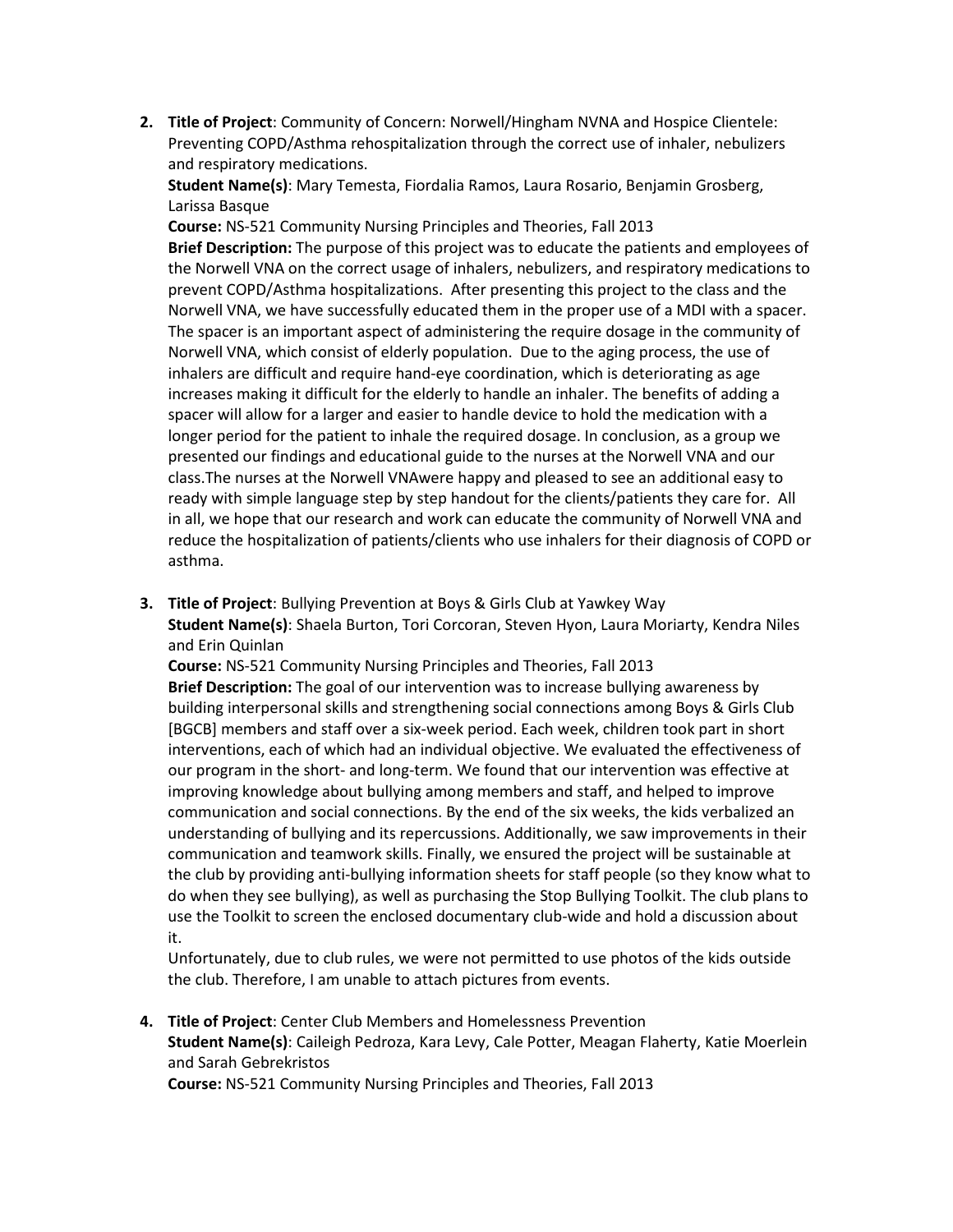**Brief Description:** For our project we developed a pamphlet containing information about responsible living in independent situations. We included things like tips for preparing an apartment for inspection, a page of resource phone numbers, such as utilities, landlord, and maintenance, and general maintenance and safety tips. We also included a schedule that each person could fill out themselves with important deadlines like rental due date, utilities, trash pickup, and inspection dates. We also included a list of food banks and shelters, which Center Club members expressed interest in having included. This pamphlet will be available to all Center Club members, which is currently about 400 people. We printed 125 pamphlets (as many as our funds allow) and we gave a digital copy to the Center Club staff so that they can print more at a later time.

**5. Title of Project**: Bullying Prevention at Boys & Girls Club at Yawkey Way **Student Name(s)**: Shaela Burton, Tori Corcoran, Steven Hyon, Laura Moriarty, Kendra Niles, Erin Quinlan

**Course:** NS-521 Community Nursing Principles and Theories, Fall 2013 **Brief Description:** The goal of our intervention was to increase bullying awareness by building interpersonal skills and strengthening social connections among Boys & Girls Club [BGCB] members and staff over a six-week period. Each week, children took part in short interventions, each of which had an individual objective. We evaluated the effectiveness of our program in the short- and long-term. We found that our intervention was effective at improving knowledge about bullying among members and staff, and helped to improve communication and social connections. By the end of the six weeks, the kids verbalized an understanding of bullying and its repercussions. Additionally, we saw improvements in their communication and teamwork skills. Finally, we ensured the project will be sustainable at the club by providing anti-bullying information sheets for staff people (so they know what to do when they see bullying), as well as purchasing the Stop Bullying Toolkit. The club plans to use the Toolkit to screen the enclosed documentary club-wide and hold a discussion about it.

Unfortunately, due to club rules, we were not permitted to use photos of the kids outside the club. Therefore, I am unable to attach pictures from events.

#### **6. Title of Project**: Hydration and Nutrition

**Student Name(s)**: Billie Seet, Tiffany Vassell, Jennifer Lackett, Urszula Osborne, Shannah Hampton

**Course:** NS-521 Community Nursing Principles and Theories, Fall 2013 **Brief Description:** Our intervention included a 30-minute interactive presentation on nutrition and hydration geared toward the specific population of elders at the Rogerson House Adult Day Health Program. The clients at the Rogerson House exhibited a range of cognitive and physical impairments, most notably mobility issues, dementia, hypertension and diabetes. The goal of our presentation was to educate and empower the clients to make positive decisions regarding their health. Along with the presentation, we provided the clients with brochures containing the most important points of our presentation and a large poster illustrating appropriate portion sizes. We concluded our intervention with a two-part evaluation on the impact made on the clients. The presentation included five separate sections, with each of us taking on a 5-minute segment to discuss a relevant topic. Topics included portion control, salt reduction (hypertension), sugar reduction (diabetes), fiber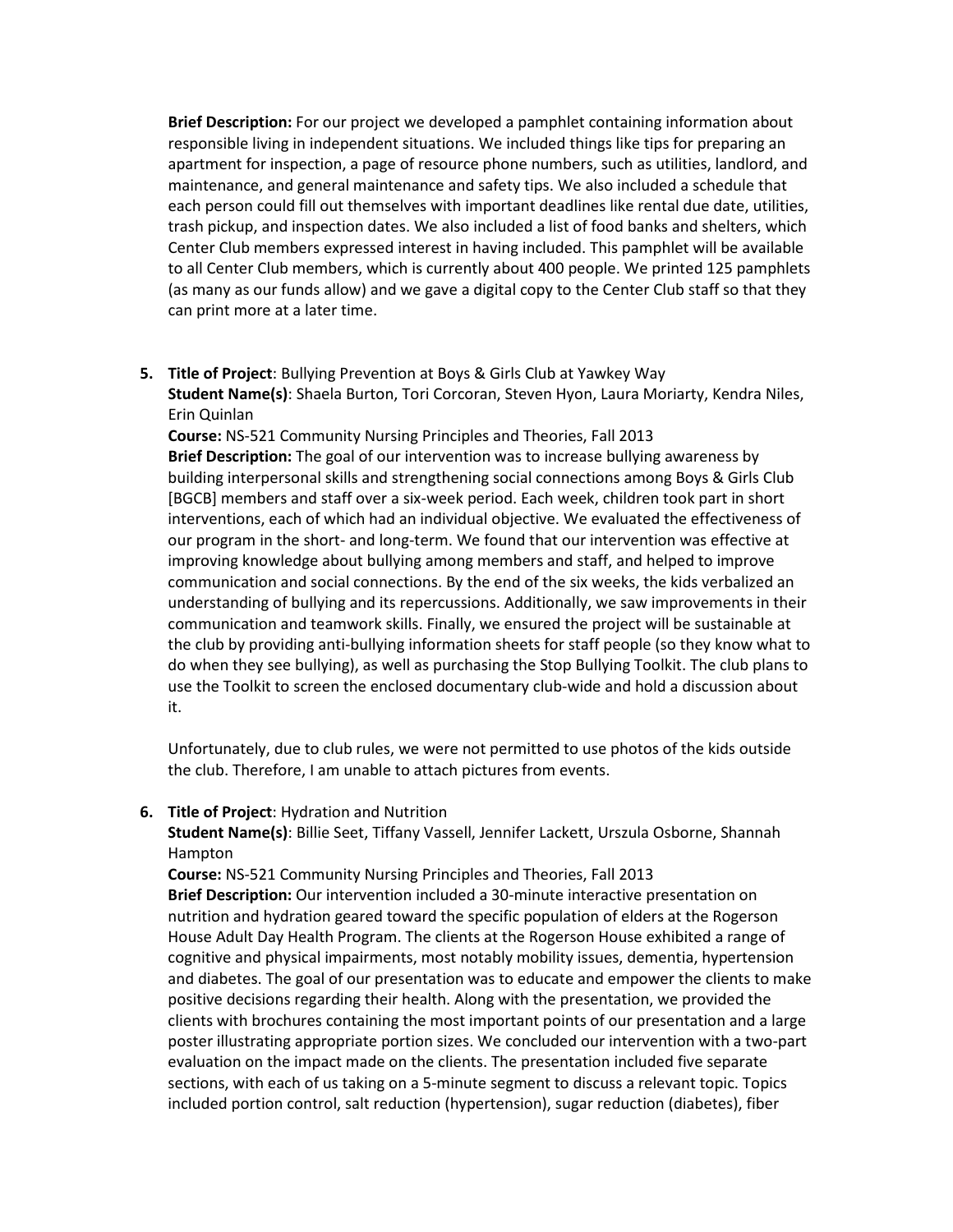intake and hydration. Each group member engaged with the audience through asking questions and requesting examples and inquiries from audience members. We found that the clients of the Program I were very engaged and excited by the presentation, asking thoughtful questions and offering up relevant personal stories. Our foal was to help clients understand that their everyday choices can either have a positive or negative impact on their health and quality of life. What we found was that the clients desire to be active participants in their health. Clients were open and enthusiastic about learning and admitted that they wanted to make changes. Following the presentation we were pleased to find that several clients became proactive in their own health and implemented some of our suggestions into their daily lives.

### **7. Title of Project**: Health Promotion at Ferrin Street in Charlestown

**Student Name(s)**: Alicia Shipalowski, Lauren Garcia, Stephanie Woods, Lucy Geyer, Kaleigh Gilpin

**Course:** NS-521 Community Nursing Principles and Theories, Fall 2013 **Brief Description:** 

10/29/13: Nutrition Lecture and "Make Your Own Trail Mix" Activity

Our group educated the residents at 100 Ferrin Street about healthy eating habits and benefits of several vitamins/minerals. We also did an overview on how to read nutrition labels with examples (i.e. avoid high fat, high calorie foods, etc.). After our overview and Q & A session, we had supplies for the residents to make their own healthy trail mix. Ingredients included cheerios, chocolate chips, cashews, almonds, peanuts, craisins, and raisins. The residents were very interested in making their own trail mix and taking a bag of it home with them. They asked quite a few questions on pros and cons of various foods and were all attentive to our answers. This activity successfully brought on awareness of nutrition and healthy eating with the residents at 100 Ferrin Street.

# 11/5/13: Stress Relief Lecture and "Make Your Own Potpourri" Activity

Our group started the activity with a "One Minute Meditation" among the group to show benefits of taking a moment to get their thoughts together and relax. Then we provoked an interactive discussion on causes of stress, effects of stress on health, and ways to alleviate stress. We emphasized that using senses helps calm anxiety and stress, such as touch, smell, and sight. We had all the ingredients to make potpourri – mason jars, pine cones, rose petals, lavender, cinnamon, cloves, orange peels and lemon peels. As we went through the activity we explained the health and stress relieving benefits of each of the ingredients going into the potpourri mixture. This was a successful activity to bring awareness to the negative effects of stress on health. The residents profoundly thanked us for this week's activity because they were interested in learning about the stress relieving tips and thought the potpourri was a fun, interactive activity that they could take home with them.

**8. Title of Project**: Health Promotion: Reducing Stress in Vulnerable Communities **Student Name(s)**: Meghan Bertos, Claudia Ascencio, Clarise Amoah, Kimberly Philopena, Sunceri Burke, Ana Contreras

**Course:** NS-521 Community Nursing Principles and Theories, Fall 2013 **Brief Description:** 

The blood pressure clinics, along with the stress and relaxation workshops we provided at the Women's Lunch Place (WLP) focused on how stress can exacerbate certain illnesses and diseases. We collected weekly data and obtained the following results: 57 individual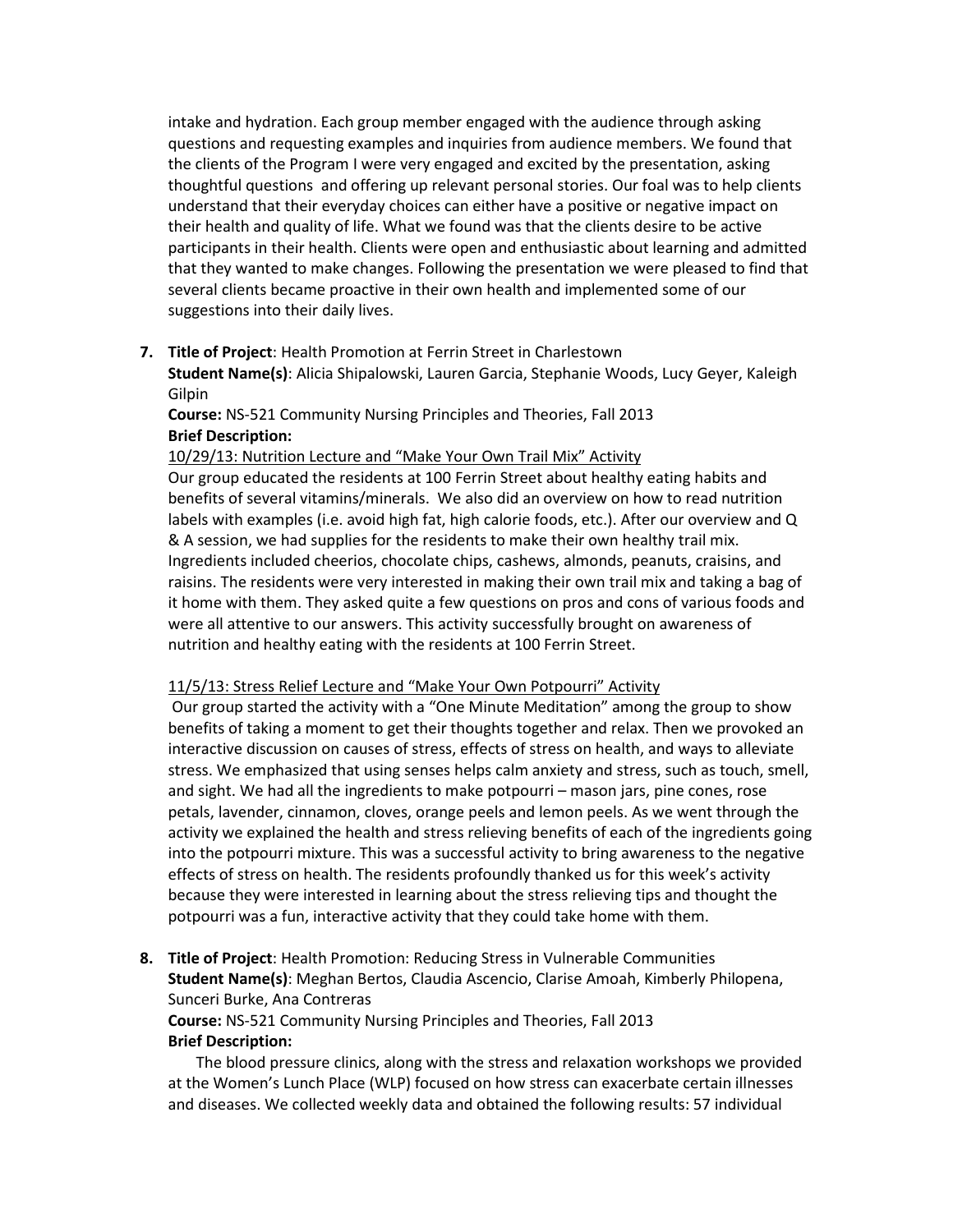women were seen, 76 blood pressure checked, 21 referrals made to Women of Means, 13 women had their blood pressure checked and attended a relaxation session, and 27 women attended one or more relaxation sessions. In addition to talking about stress and how it plays a role in illness and disease, we performed a progressive muscle relaxation technique and incentives at the end of each workshop. We used several methods in order to evaluate our intervention. We created a poster that had a scale drawn on it that allowed the guests to rate their level of stress before the session between 0 and 10. We also wanted to evaluate how the progressive muscle relaxation affected the body of the guest. We had the guests measure their pulse before and after the progressive muscle relaxation and collected the data. In all of our activities, the stress level of the guest's decreased on an average of 1.5 points in the five out of the six sessions and the average heart rate decreased by a 2 points in all six sessions. The data showed that the intervention was successful in helping them lower both their perceived level of stress and heart rate.

We also asked the women if they thought it was important to have stress management programs available at WLP, if they found the relaxation activities helpful, and if they would be interested in participating in relaxation activities in the future. The results of the survey showed that 15/17 surveyed thought it was important to have programs available, 16/17 found the activities helpful, and 12/14 wanted to participate in similar activities in the future. Based on this survey and the many positive and supportive comments that the women submitted along with the survey, we feel that our intervention was appreciated and well received by the women at WLP and that we were effective in teaching the participants of our program techniques that they can use any time to help reduce their stress.

#### **9. Title of Project**: Biomechanics Focus Groups

#### **Student Name(s)**: Shaelyn O'Reilly

**Course:** PT-791 Development of Health Promotions, Fall 2013

**Brief Description:** The goal of this project is to gather biomechanical data from subjects over the age of fifty, specifically hip and ankle range of motion and gait speed. This data will be collected in Janet Kneiss's Biomotion lab in the spring of 2014 using an 8 camera system, reflective markers on the subjects, and two force plates. Gathering normative data is necessary for future research in order to have a control to which data can be compared.

In the fall of 2013, we conducted two focus groups to help us develop a context for our research and to allow us to focus our research on specific aspects of gait. We were interested in learning more about the recreational activities, concerns about aging, and social support systems of the participants.

We recruited adults over the age of fifty from the IHP community to participate. The groups had six and nine participants, respectively, with thirteen females and two males. Several concepts emerged from our discussions: need for modification, fear of loss, role of social support, and changing priorities. We found that there was a need to modify activities for various reasons including pain, poor endurance, preventing future injury, and an awareness of certain physical limitations. Participants also discussed the likelihood of needing to modify their living environments in the future. Participants also expressed a fear of loss as they age, whether it was related to loss of cognition, mobility, control and/or vulnerability. In our discussion of social supports, we found there were definite motivators and barriers to participating in recreational activities but the same motivator for one participant could be a barrier for another. Our fourth concept related to functional and recreational activities deals with the self-identified priorities for this population and how these priorities change with aging.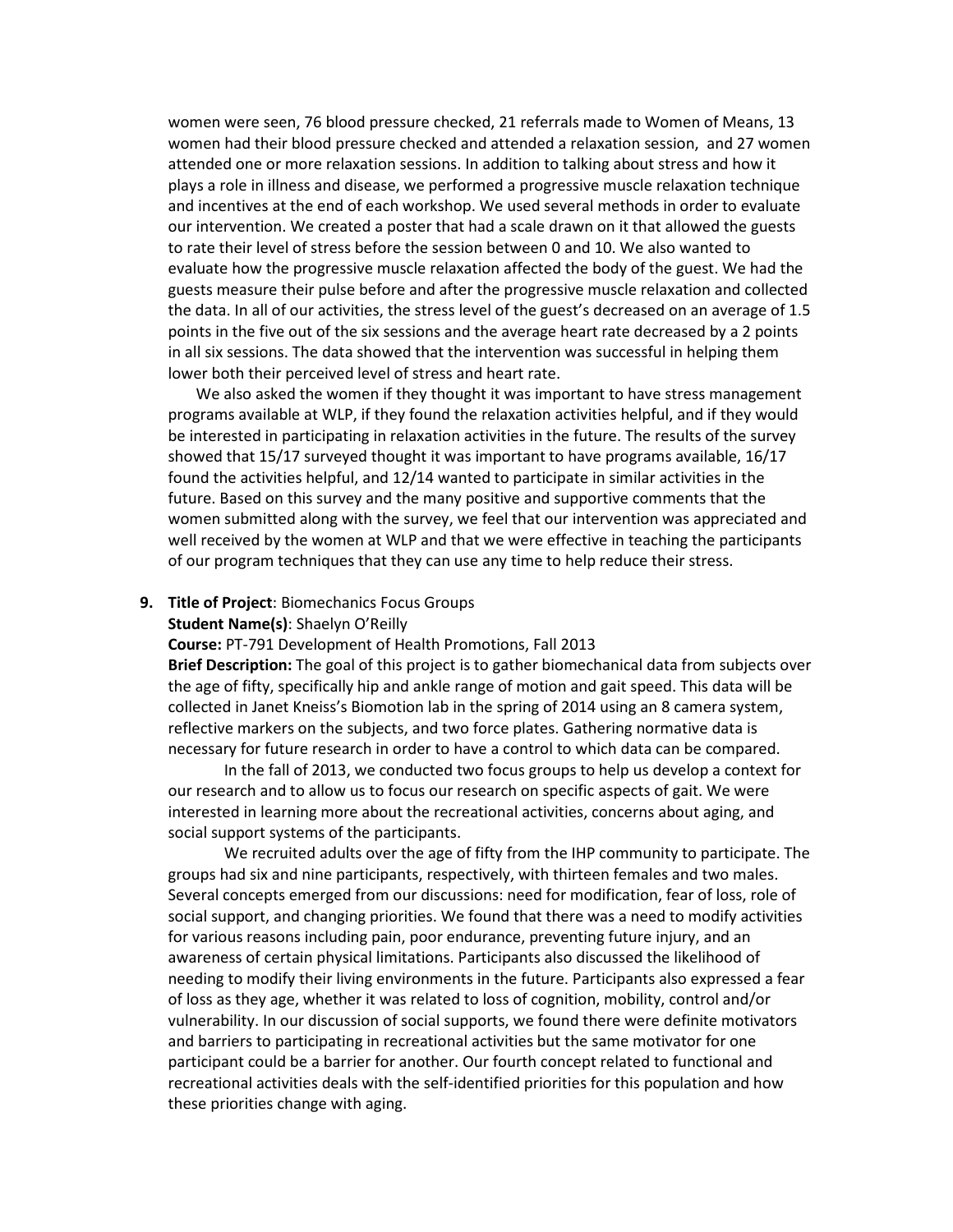The ultimate goal of the project through the summer is to collect normative data about hip/knee range of motion and/or gait speed in adults over 50 years of age for future comparative research. Based on our findings, we would be able to develop an intervention program to address any limitations, such as a stretching routine or walking program.

**10. Title of Project**: The Moorings Elderly Housing Project

**Student Name(s)**: Sandy Wong

**Course:** PT-791 Development of Health Promotions, Fall 2013-Spring 2014 **Brief Description:** For our health promotions project, we worked with a community partner, The Moorings Elderly Housing Facility located in Quincy, MA, to implement an exercise program intended for the residents at the facility. The goal was to promote and encourage exercise in order to improve strength, balance, cognition, as well as their overall health. Comprehensively, the program was 7 weeks long. The first and last session included individualized screenings for each participant. The 5 weeks in between consisted of weekly 1-hour exercise classes which incorporated stretching, strengthening of the upper and lower extremities, as well as tai-chi. Each session had approximately 10-15 actively engaged participants each of whom we gave a resistance band to complete the strengthening exercises. The bands were theirs to keep so that they could complete a home exercise program similar to the exercises we did in class. At the end of the program, we gave each participant a gift bag including things such as a thank you card, stress ball, anda DVD of the exercise class to promote continued exercise on their own after the completion of the program. We also raffled off a pedometer to those participants who had perfect attendance throughout the program. Overall, the program was a success and several participants had requested that the Resident Service Coordinator at the Moorings reserve a time so that everyone could watch the DVD and complete the exercises together as a group.

#### **11. Title of Project**: Caregivers of Stroke Survivors

**Student Name(s)**: Mora O'Malley, Greg Rosenberg, Erin Katzmark, Peggy Lin and Tara Collins **Course:** PT-791 Development of Health Promotions, Spring 2014 **Brief Description:** The Caregivers of Stroke Survivors group met once a week for 6 weeks. The focus of this program was to decrease caregiver stress and strain and increase selfefficacy in caregivers of stroke survivors. Caregivers received a binder with resources on adaptive sports in the community, accessible travel options both internationally and domestically, accessible activities within the community for day outings, handouts on meditation exercises, yoga and low back pain prevention exercises. Sessions alternated between physical interventions such as yoga and meditation exercises, with information session on how to delve through the resources provided. Aguest speaker included a Spaulding representativeworking with the stroke population in the Spaulding adaptive sports program. Pre-test and post-test data was collected on the first and last day and included the Modified Caregiver Strain Index andthe Roland Morris Disability Questionnaire in addition to a satisfaction survey to garner further feedback on the interventions provided. We are in the stages of analyzing the data and will perform extensive data analysis over the summer, but preliminary data and verbal feedback suggest that the caregiver group were very satisfied with the interventions.The mediation and massage session was a favorite with the group.

**12. Title of Project**: The Arthritis Foundation Exercise Program at Chelsea Village **Student Name(s)**: Gloria Yi, Melson Korattiyil, Leah Mycoff, Ian Killen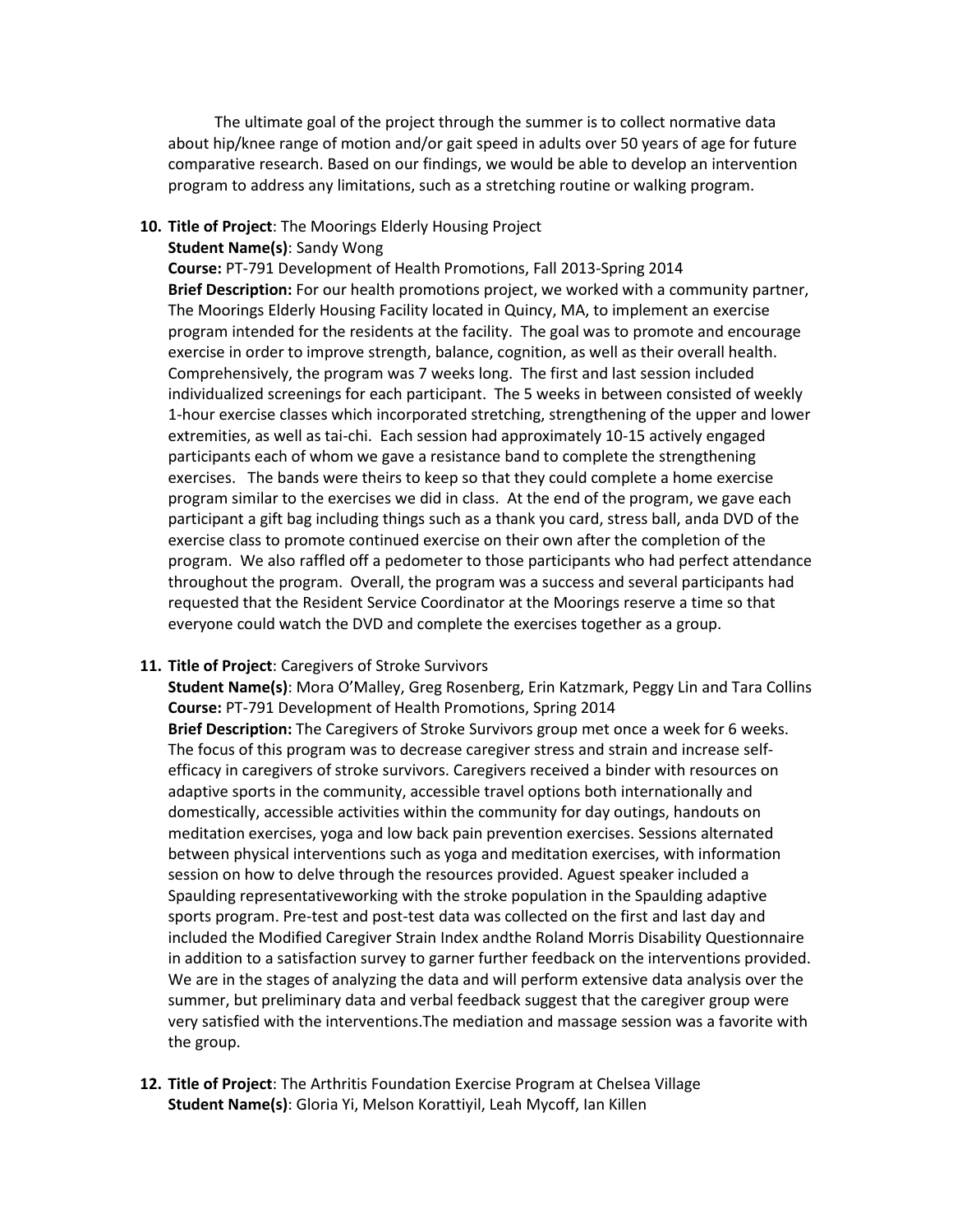#### **Course:** PT-791 Development of Health Promotions, Spring 2014

**Brief Description:** During the Spring 2014 semester, DPT students Ian Killen, Melson Korattiyil, Leah Mycoff, and Gloria Yi held an Arthritis Foundation Exercise Class at Chelsea Village for their Health Promotion Project. They were certified by the Arthritis Foundation and trained by Professor Linda Steiner, DPT, MS, OCS. They led classes twice a week for six weeks, with typically 8-12 participants attending each week. Each session of the exercise program consisted of an education component with topics such as arthritis information and exercise guidelines; exercises for increasing flexibility, strength, balance, and endurance; and a relaxation portion to relieve everyday stress. Together with the participants, the students were able to provide a fun and social environment that promoted exercise in a generally inactive population.

#### **13. Title of Project**: Stress Reduction in Adolescent Girls

**Student Name(s)**: Anna LeMahieu, Sue Clark, Heather Nisbet and Jennifer McCaskie **Course:** NS 664 Community Principles and Theories

**Brief Description:** Our project, *Stress Reduction in Adolescent Girls* aimed to increase the knowledge of the negative effects of stress on individuals' health and identify different methods to handle stress. We worked with 15 adolescent girls (aged 13-16) at the Charlestown Boys and Girls Club Teen Center for an hour every Thursday evenings. Each week, we addressed the following components of stress using hand-on activities, roleplaying, and small group discussions: the physiological effects of stress on the body, the connection between risky behaviors and stress, healthy ways to communicate in relationships, and stress reduction techniques. At the end of each session, we organized games for the girls to keep them engaged and evaluate whether or not they had understood the content. We were thrilled to see that the girls were not only able demonstrate a verbal understanding of the content presented in each of the sessions, but also recall information form previous sessions. At the beginning of the semester, we had asked the girls about what incentives would motivate them to participate in our stress reduction program, and they told us that they wanted snacks. The Community Project Fund not only allowed us to provide these snacks throughout the sessions, but also made it possible for us to organize an end of the semester dinner for the girls at the teen center and create goody bags (with stress balls) to show them our appreciation for participating.

**14. Title of Project**: Stress Management at Sportsmen's Tennis and Enrichment Center **Student Name(s)**: Kate Aurigemma, Laura Bitterman, Sarah Cox, Joseph Gustin, Daniel Kahn and Carolyn Steinmets

**Course:** NS 664 Community Principles and Theories

**Brief Description:** Our clinical group identified bullying and stress management as the main problem for our aggregate. To address this problem, we made stress balls with the children. During this activity, we taught the kids to squeeze the stress balls when they are upset or feel the need to lash out. The activity went very well. The children were engaged and enthused by the concept behind the stress balls. Our group had a good conversation with them about their stressors, how they cope with stress, and healthy ways to cope with stress. In addition, we made fruit kabobs with the kids to promote healthy eating. This was our last clinical day, and we wanted to thank them for all their hard work.

### **15. Title of Project**: Emowered Eating at Women's Lunch Place

**Student Name(s)**: Sarah Bottomley, Ugne Aleknaite, Abigail Frydryk, Elizabeth Glennon,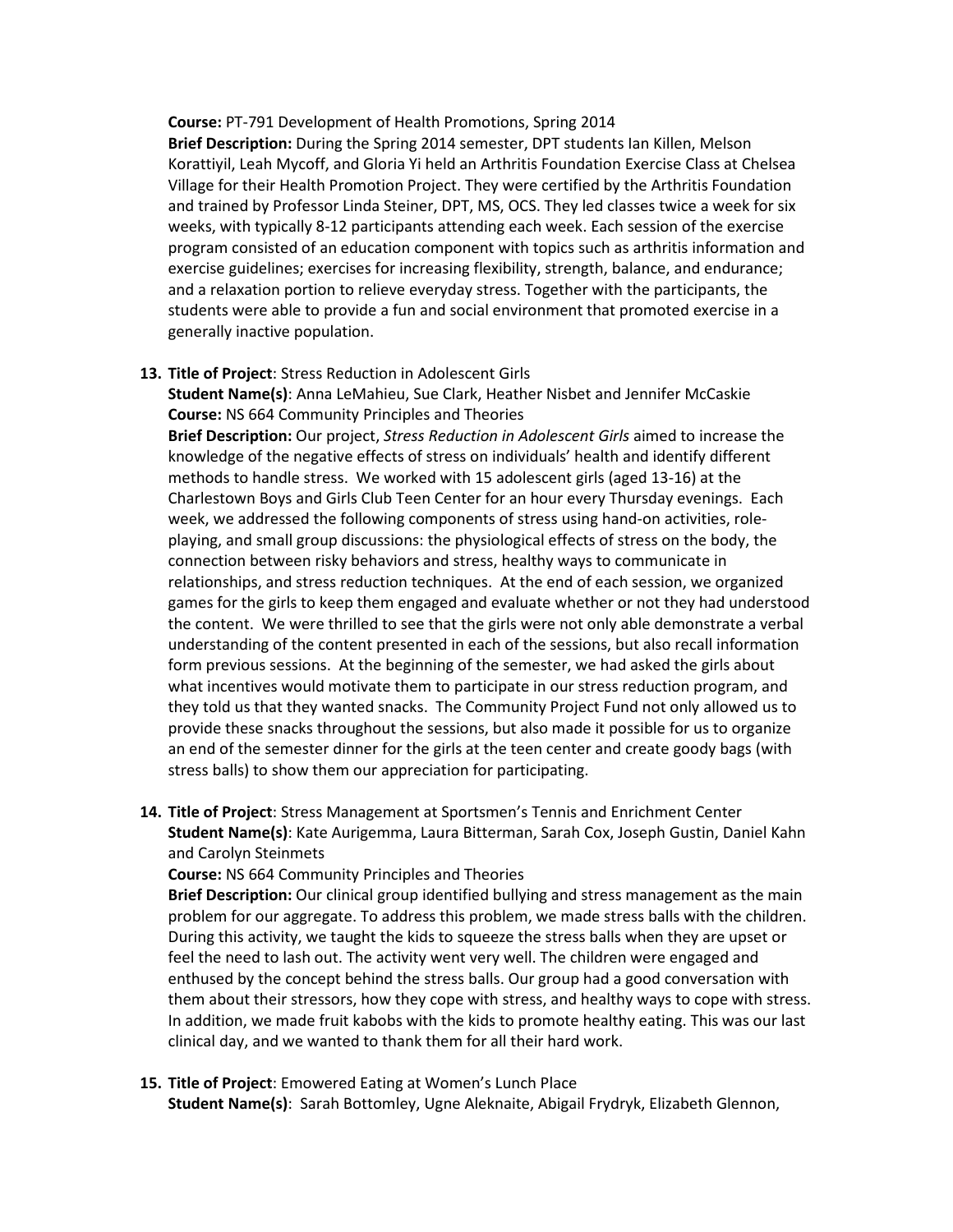April Kim, Kimberly Lofgren, Kristina Tobin **Course:** NS 664 Community Principles and Theories

**Brief Description:** In the Spring 2014 semester, our community health clinical group implemented a nutrition education project for the guests at Women's Lunch Place, a Boston day shelter for women with comprehensive services. We planned, implemented, and evaluated a five-week nutrition education workshop series in which we focused on healthy food choices, diet and chronic disease, and mindful eating. Each week we discussed a different chronic disease, presented through a lens of empowerment and trauma-informed care, including hypertension, diabetes, depression, and promoting a healthy immune system. In each workshop, we included information on portion size, label-reading, and a food demonstration of healthy, accessible meals that the guests can prepare without access to a kitchen. With the small project grant, we were able to purchase educational materials, healthy food for demonstrations and snacks, and incentives to promote attendance. Overall, we reached 68 women through our intervention, with an upward trend in attendance as we progressed through the semester. We also measured knowledge, attitude, and behavior change through pre- and post-tests, and we determined that there was a significant increase in nutrition knowledge as a result of the intervention. The small project grant allowed our group to purchase the materials needed to successfully reach a substantial number of guests at Women's Lunch Place and make this project successful.

### **16. Title of Project**: Cardinal Medeiros Center Oral Health Promotion

**Student Name(s)**: Julia Rehberg, Andrea Levine, Rachael Bochicchio, Kristen McLoughlin, Cara Mills, Brittany Pugh

**Course:** NS 664 Community Principles and Theories

**Brief Description:** Our Oral Health Care Education Intervention went well and was well received. The majority of participants had an increase on the importance and the readiness scales in terms. We met three of our five SMART objects: 90% of participants will be screened for oral health care and risk factors, 75% of participants will be screened for oral cancer by the dentist, and 75% of participants will be provided direct education on oral health. The two SMART objectives that were not met, 75% of participants will increase their rating of importance of oral health by at least 1 point on the 10 point scale and 75% of participants will increase their rating of readiness for enhanced oral care by at least 1 point on the 10 point scale, were not achieved due to the initial rating of a 10. There were twenty participants total, with eighteen participants attending all of the Oral Health Stations. Two participants made appointments during the clinic to see the Boston Health Care for the Homeless Program (BHCHP) dentist, two participants already receive dental care the Pine Street Inn, and one participant receives dental care at the VA. Additionally, fifteen participants gave their contact information to the BHCHP dentist for follow up care and appointments.

# **17. Title of Project**: Yoga for Social Emotional Health

**Student Name(s)**: Sarah Gregg, Courtney Halloran, Kendra Merluzzo (Scott), Hilary Price, Lindsey Skelly, Miranda Sweetloice

**Course:** NS 664 Community Principles and Theories

**Brief Description:** Of the children ages three to five presently attending the Kennedy Center Head Start, approximately 75% have experienced a serious form of trauma in their lives. Promoting social-emotional wellbeing of children through yoga in alignment with the Comfort Theory, the children will be better prepared to enter school, a goal of Healthy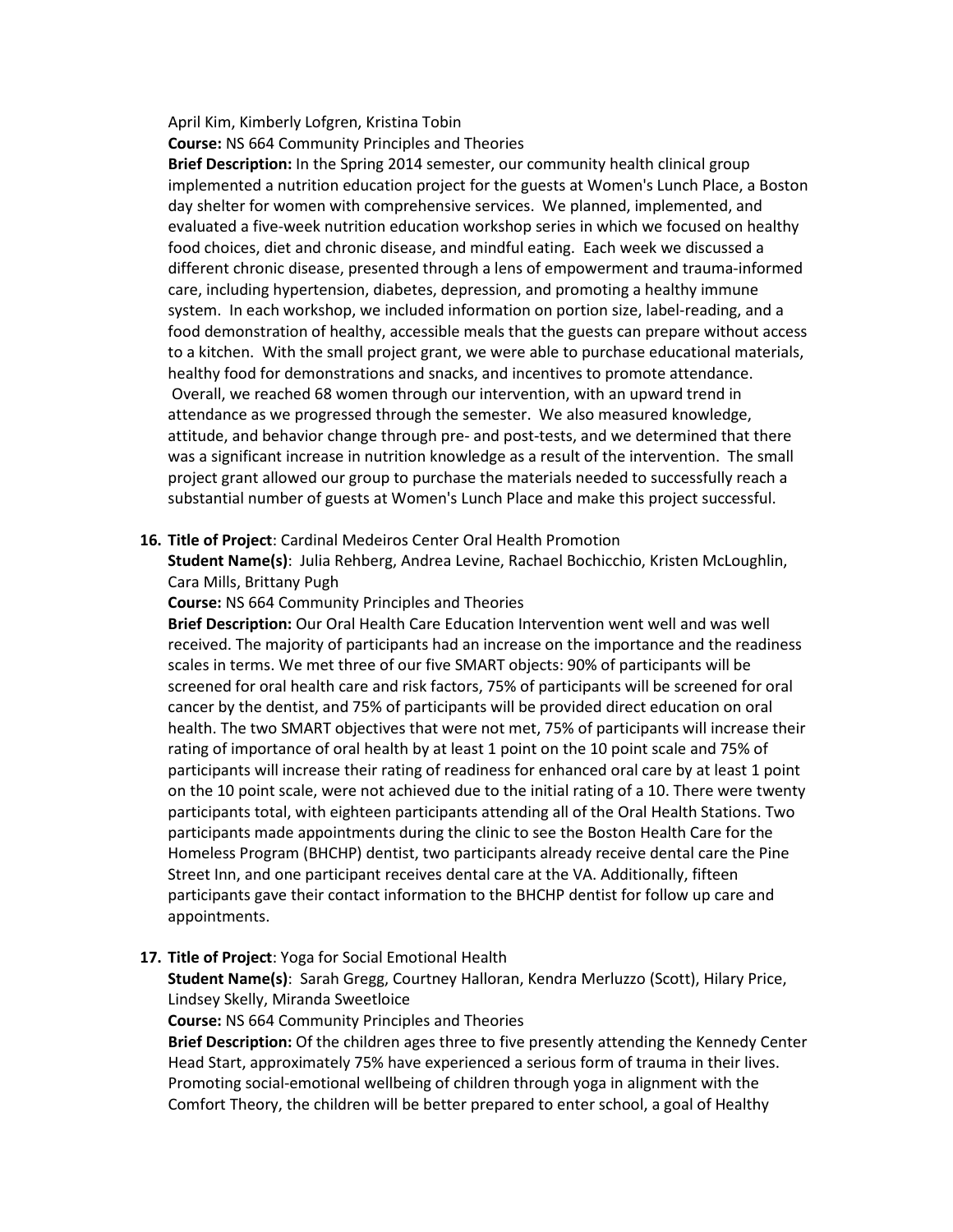People 2020. Prior to the primary intervention, 30% of children did not identify any coping mechanism and 51% of the children that mentioned a coping mechanism described a negative coping mechanism. After the yoga intervention 60% of the children identified yoga as a coping method for when they became upset or mad. In addition, many teachers reported that they would like to use yoga more frequently in their classrooms to teach emotional regulation to the children. Immediate positive outcomes were observed, and if the intervention were to continue on a regular basis, it is expected that the children would derive the positive long term benefits that yoga can lend to social-emotional wellbeing. Providing the children with positive ways to regulate their emotions that can be used throughout their lives will help facilitate their growth into healthy and happy adults. \*\*\*Taken directly from our final paper titled "Community Health Intervention: Yoga Instruction to Promote Social-Emotional Wellbeing at the Charlestown Kennedy Center" for NS664: Community Principles and Theories

### **18. Title of Project**: Victory over Violencia

**Student Name(s)**: Chelsey Andrea, Andrew Taylor, Chandra Miller, Tanya Morales, Jessica Pope, Elizabeth Balaconis

**Course:** NS 664 Community Principles and Theories

**Brief Description**: Our community health clinical and project will be held at Orchard Gardens K-8 School in Roxbury, MA. Feedback from a previous survey indicates that the school population could benefit from parent information sessions and workshops. We will be working with the family and community coordinators to conduct an informational workshop for parents of adolescents in grades 6-8 concerning teen violence. We will be assisting the school coordinators with their survey of the approximately 300 families to determine when they would be able to attend (with the possibility of having two different sessions). The workshop will take place at the Orchard Gardens School and will be conducted in three different languages. There is a high rate of Hispanic families as well as Cape Verdean attending the school, thus the workshop should be conducted in English, Spanish and Portuguese to reach the most families possible. We believe we will need to provide childcare to help make it possible for parents to attend the session. We are using the book Teens Who Hurt: Clinical Interventions to Break the Cycle of Adolescent Violence by Kenneth V. Hardy & Tracey A Laszloffy as a guide to planning the workshop. The goal is to help make parents aware of the different types of violence (more than just a weapon or a firearm) as well as to guide them on strategies to recognize and intervene with their affected teen(s).

Orchard Gardens K-8 School is working toward involving the parents in their children's education and wellbeing, as well as providing parenting resources and opportunities for collaboration. Violence, how it manifests and how to deal with it is an important topic for families to consider. To date, there have been eight murders this year (2014) in the city of Boston, compared to two at this time last year. Additionally, the school is located adjacent to Eustis Street, where there is statistically the highest number of murders committed in the city of Boston.

Overview: Our community health clinical group worked with the family liaisons at Orchard Gardens K-8 School in Roxbury to provide workshops for parents of adolescent students in grades 6-8 with a focus on teen violence and internet security. We were able to make a connection with the organization Families First, who came to the school to facilitate 4 workshops with Spanish speaking families. The workshops are ongoing, but the first 2 workshops took place during the month of April and reached 8 families. The family liaisons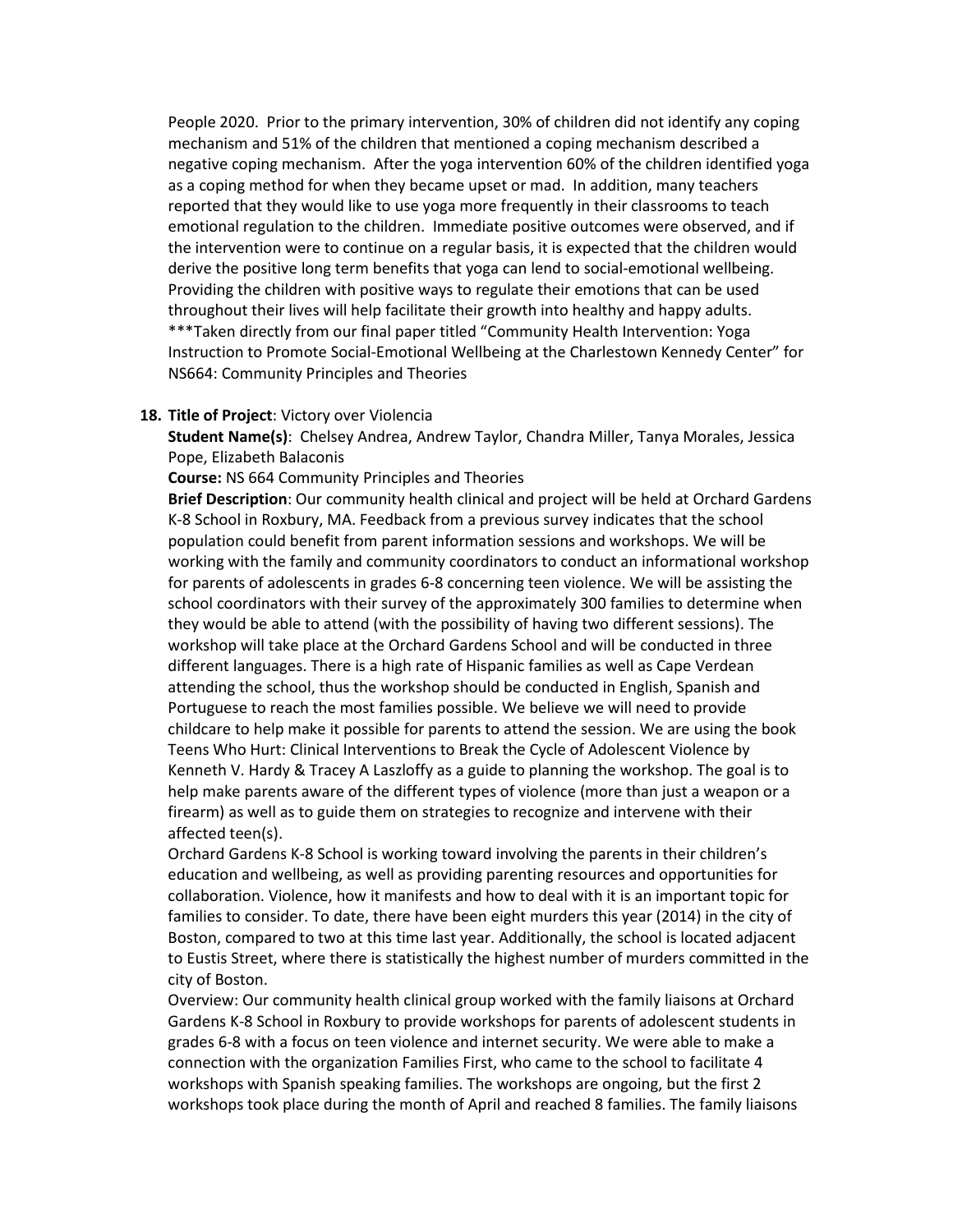hope to work with other MGHIHP groups in the future, and host more workshops for the English and Cape Verdean speaking families.

**19. Title of Project**: Parkinson's Exercise DVD

**Student Name(s)**: Hilary Strong, Karla Hawkins, Mario Urdaneta-Moncada, Paul Yi, Elizabeth Nelson

**Course:** PT 792 Health Promotion Project

**Brief Description**: For this project 100 DVDs were distributed to patients and clinicians at local hospitals for trial use. The participants were provided with surveys to return that gave us information about different qualities of the DVD and how they used it. Upon receipt of the surveys, we have found that the majority of patient's thought that the DVD was easy to understand and improved their knowledge of the relationship between Parkinson's disease and exercise. All patients thought that the exercises in the DVD were useful to them. Overall, clinicians thought that the DVD and materials would have a positive effect on their patient's symptoms and that the patients would be satisfied with the DVD.

#### **20. Title of Project**: Healing Healey

**Student Name(s)**: Casey DiTroia, Anthony Comella, Meredith Malinn, Kelly Montgomery, Thomas Sandoval

**Course:** PT 791-01 Development of Health Promotion Project, FA 2013 **Brief Description**: Healthy Healey is a community outreach program designed to teach 4th graders about healthy living. Our group taught local students the importance of healthy eating, proper exercise, hydration, and sleep. Each day consisted of lessons, activities, and exercise. Each student was able to decorate their own water bottle and take a jump rope home. We thoroughly enjoyed teaching these kids and we hope we made a difference!

#### **21. Title of Project**: IHP Community Health Promotion Project

**Student Name(s)**: Jenna Flis, Emily Roy, Daniel Hoppe, Ben Cuddy and Mike Cavaliere **Course:** PT 791-01 Development of Health Promotion Project, Fall 2013 and Spring 2014 **Brief Description**: The purpose of this program was to supply knowledge of efficient and proper exercise techniques to the IHP community by providing 3 information sessions focusing on stress reduction, flexibility, and core strengthening/body mechanics. All members of the IHP Community, including students, faculty, and staff, were invited to participate. Emphasis during the session was placed on teaching the participants timeefficient, proper exercise techniques that can be fit into a busy schedule, with active participation from all who attended. Participants were asked to fill out BARSE questionnaire surveys prior to the start of the event, immediately following, 2 weeks post, and 3 months post-session in order to measure change in self-efficacy and exercise habits. Although statistical analysis is still in progress, initial results show that participants were satisfied with the program and have continued to use the techniques demonstrated in this session in their exercise routine. Based on responses from surveys, the mean difference between BARSE scores prior to the start of the event and immediately following was statistically significant, with a higher BARSE score following the event indicating a positive change in self-efficacy. When comparing survey responses after two weeks and 3 months to initial pre-session surveys, there appears to be a trend towards increased BARSE scores, but these were not significant. Therefore, while a significant change in self-efficacy was made immediately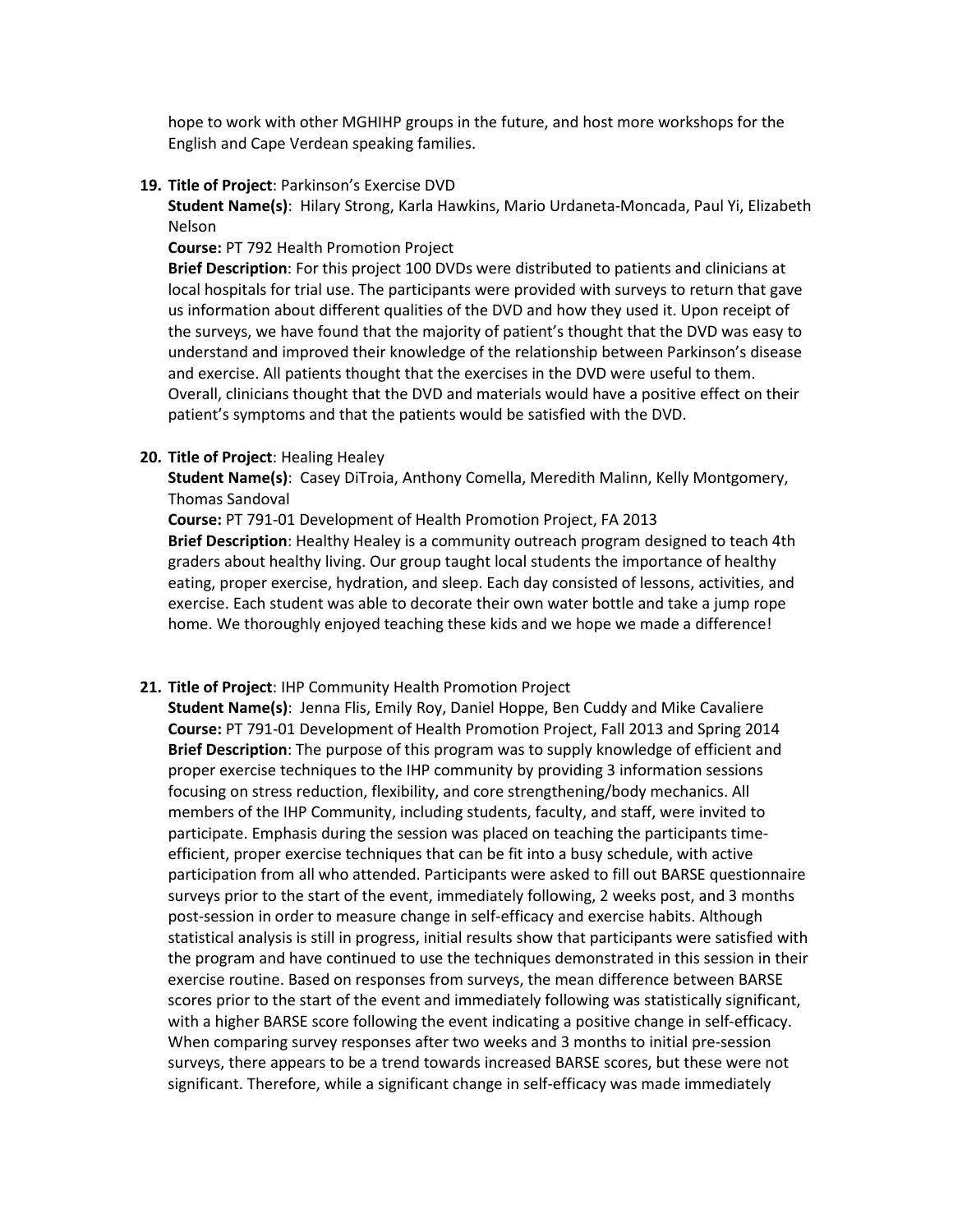following the program session, this change does not appear to be long-standing. Further statistical analyses will be performed and presented in our final project presentation.

**22. Title of Project**: Health Promotion for Adults "Aging in Place"

**Student Name(s)**: April Ko, Chee Li, Craig Rush, David Collins, Joyce Amaniampong and Jennifer Jackson

**Course:** NS-521-01 Community Health Nursing Principles & Theories **Brief Description:** Our planting project was a success! We planted flowers outside around the patio area. We also planted in 10 flower boxes which we hung on the fence, and in several planters which decorate the patio. What a difference it made already, and the flowers have not even filled out yet. Getting approved for the Community Project Grant was a great feeling. It was rewarding to be able to do something like this for people who do not have a lot. Today was the first time we saw a multitude of the residents outside, milling around, and watching, and helping us plant. They really enjoyed this project, and loved helping. I hadn't seen smiles like that since we started here. Because more than half of the residents are Chinese speaking, there is a language barrier which makes it difficult for us to teach verbally. I feel that all of the residents were able to enjoy this gardening activity because it didn't require language. We believe that engaging activities in daily their daily lives is a key to success for this POI. Because we have such a small amount of time with them, we need to act fast and get through to them in an effective way; whatever level that may be. The theme for our time here is engaging the residents in their own lives, and improving their lives by doing fun activities and mentally stimulating them. We feel that active engagement in everyday life is an important part of a persons' health- especially the individuals aging in place.

# **23. Title of Project**: Muscular Dystrophy Clinic at MGH

**Student Name(s)**: Jonathan Baik, Kimberly Deane, Amy Frenzel, Jacqueline Glaser, Audra Wallace

### **Course:** PT-791

**Brief Description:** As stated in our original funding request e-mail, the goal of our community outreach project was to develop an educational resource to help caretakers of boys with Duchenne Muscular Dystrophy to position their children in an optimal seated position to help perform future impairments. We are happy to say that development of our educational resource has been a success and we will be in the process of collecting information to determine the overall impact during the next few weeks. I have attached a copy of our educational resource to this email in lieu of a picture of any one "event", as a formal health promotion event was not a part of our project. The bulk of our purchases consisted of gift cards for the families that participated in our photography and consultation sessions during the past few months.

# **24. Title of Project**: Cardiovascular Health Promotion at the Center Club

**Student Name(s)**: Trista Riegert, Tim Forrest, Jaime Callahan, Alana Hernandez, Carly Eckart, Chris Szala

**Course:** NS 521 Community Nursing Principles and Theories

**Brief Description:** This grant made it possible for our group to serve our community. With the grant approval of \$120.00 we were able to not only purchase an automatic blood pressure, poster, paper, alcohol wipes, and batteries, but we were also able to provide our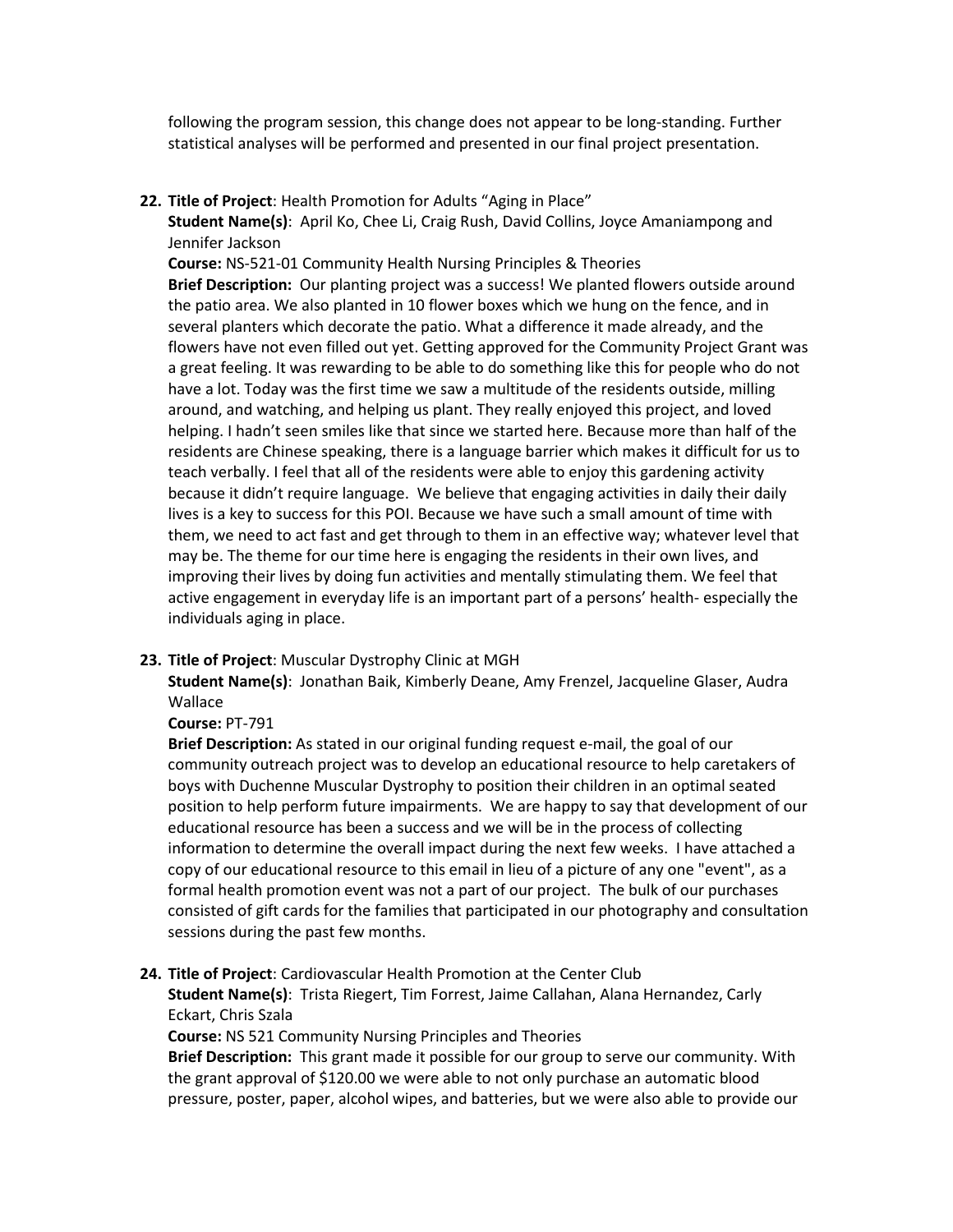community with a sustainable means for health promotion. Already we have been able to see how excited the Center Club community is about the blood pressure cuff. They are using their knowledge and self-awareness to check and record blood pressure readings in order to share the reading with their Primary Care Provider. The members are able to check their blood pressure accurately because of the poster we made them that thoroughly explains each instructional step for a blood pressure reading in English and Spanish. The members are also able to look up information in the information binder that we compiled for them. The sustainability of our project has also been demonstrated by members actively contributing information to the binder. These opportunities have only been possible through the money granted to us. Thank you!

**25. Title of Project**: Nutrition and Exercise Educational Intervention: James P. Timilty Middle School

**Student Name(s)**: Samantha Crose, Ryan Hubbard, Joseph Parker, Zachary Wagner, Kerri Williams

**Course:** PT 791 Development of Health Promotion Projects

**Brief Description:** The childhood obesity epidemic is one of the most alarming health issues facing American society today. Previous research suggests classroom interventions that focus on promoting healthy nutrition choices, increased activity levels, and awareness of lifestyle habits are physiologically beneficial to middle school children. The purpose of this project was to investigate the effectiveness of a short-term classroom intervention focused on these principles.

During this project, students received 2 didactic classroom sessions that met two weeks apart for 75 minutes in duration. These session were facilitated by five MGHIHP DPT students. One session focused on physical activity and screen time and the other focused on healthy nutrition and hydration. Despite limitations of this program, there was a trend towards increased knowledge and value of healthy eating and exercise. Behaviorally, the intervention failed to significantly increase physical activity levels or decrease hours of screen time. However, the facilitators were able to bring the students' attention and awareness to some of their unhealthy habits, which is likely a positive first step. Overall, our intervention was well received by the students and faculty at James P. Timilty Middle School and was effective in helping students identify unhealthy habits and assist them in moving towards positive changes in their lives.

### **26. Title of Project**: Back on My Feet

**Student Name(s)**: Jennifer Leary, Rob Shirley, Anna Haring, Brianna Alban, Michael Abughezaleh

### **Course:**

**Brief Description:** Unfortunately there is no photo available of the event during which the funds were used. The funds were given as incentivization for interviews completed by our group with alumni members of Back on My Feet and participants were guaranteed anonymity in their responses and time spent with us.

Below is a brief description of the results of the project:

Homelessness is a widespread national public health concern, but it has yet to be determined how best to empower individuals who experience homelessness. Back on My Feet is a national non-profit organization that uses running to help individuals who experience homelessness. The organization believes that, through running, the homeless